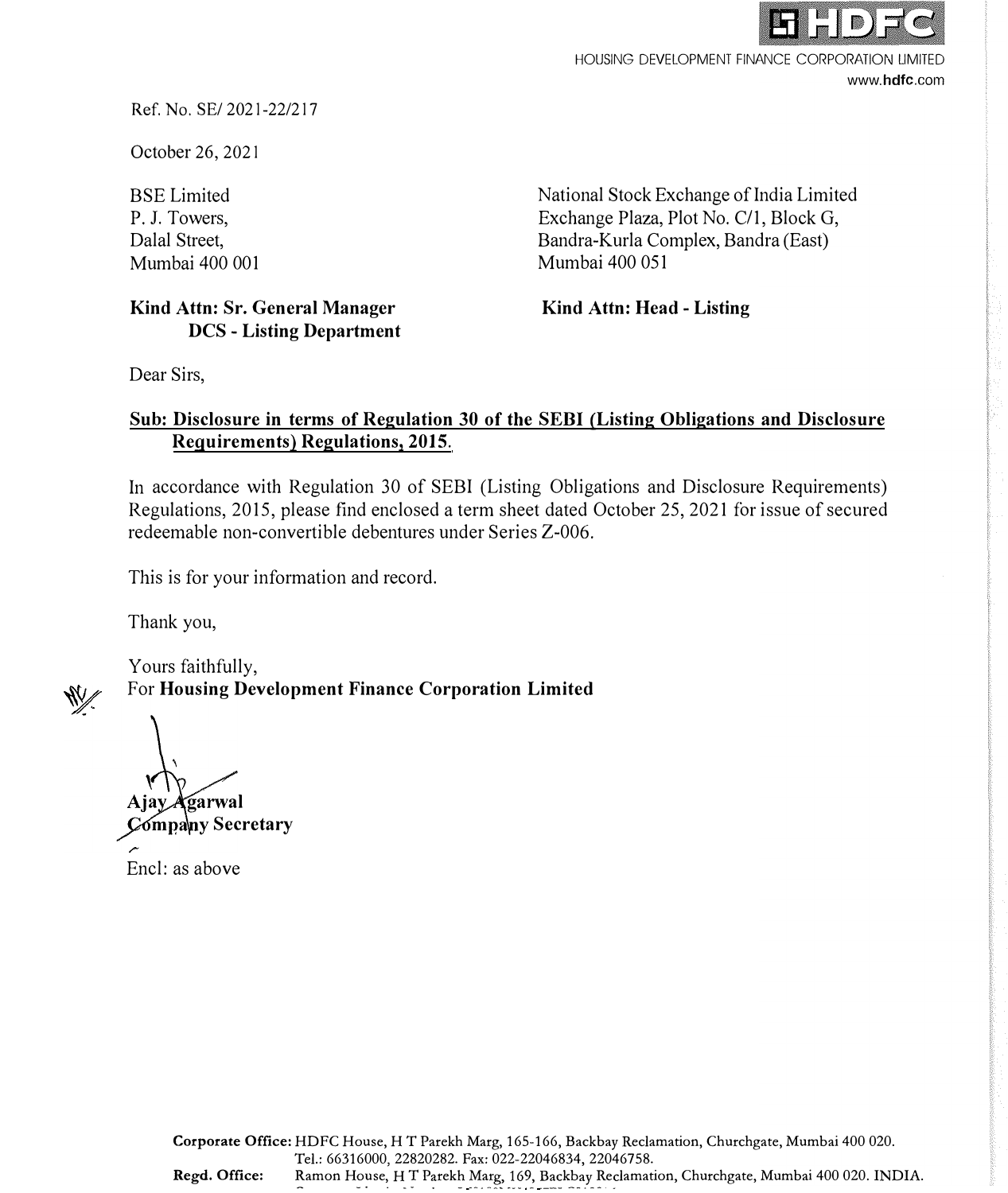

www.hdfc.com

| Security Name                              | HDFC SERIES Z-006 28 <sup>th</sup> October 2024                                                                                                                  |  |
|--------------------------------------------|------------------------------------------------------------------------------------------------------------------------------------------------------------------|--|
| Issuer                                     | Housing Development Finance Corporation Limited                                                                                                                  |  |
| Type of Instrument                         | Secured Redeemable Non-Convertible Debentures                                                                                                                    |  |
| Nature of Instrument                       | Secured                                                                                                                                                          |  |
| Seniority                                  | Senior                                                                                                                                                           |  |
| Mode of Issue                              | Private Placement                                                                                                                                                |  |
| Eligible Investors                         | Only the persons who are specifically addressed                                                                                                                  |  |
|                                            | through a communication are eligible to apply for the                                                                                                            |  |
|                                            | Debentures. No other person can apply.                                                                                                                           |  |
| Listing where NCDs will be listed and      | BSE Limited and National Stock Exchange of India                                                                                                                 |  |
| timeline for listing                       | Limited.                                                                                                                                                         |  |
|                                            | The Debentures issued in terms of this Disclosure                                                                                                                |  |
|                                            | Document will be listed within 4 days from the                                                                                                                   |  |
|                                            | Deemed Date of Allotment of each series                                                                                                                          |  |
| Rating of the instrument                   | "CRISIL AAA" by CRISIL Ltd                                                                                                                                       |  |
|                                            | "ICRA AAA" by ICRA Ltd                                                                                                                                           |  |
| Issue Size (Rs.)                           | Rs.2,000 cr                                                                                                                                                      |  |
| Option to retain oversubscription (Rs.)    | Nil                                                                                                                                                              |  |
| Objects of the Issue/ Purpose for which    | The object of the issue is to augment the long-term                                                                                                              |  |
| there is requirement of funds              | resources of the Corporation. The proceeds of the                                                                                                                |  |
|                                            | present issue would be utilized for financing /                                                                                                                  |  |
|                                            | refinancing the housing finance business requirements                                                                                                            |  |
|                                            | of the Corporation.                                                                                                                                              |  |
| Details of the utilization of the proceeds | The proceeds would be utilized for meeting the Object                                                                                                            |  |
|                                            | of the Issue                                                                                                                                                     |  |
| Coupon Rate                                | Coupon Rate would be payable at a fixed spread of 80                                                                                                             |  |
|                                            | basis points over the 'Benchmark' defined herebelow                                                                                                              |  |
|                                            |                                                                                                                                                                  |  |
|                                            | Benchmark to be reset on quarterly basis.                                                                                                                        |  |
|                                            |                                                                                                                                                                  |  |
|                                            | Coupon Rate is to be rounded off to 2 (Two) decimal                                                                                                              |  |
|                                            | place.                                                                                                                                                           |  |
| Initial Coupon Rate setting                | The first such quarterly setting of the Coupon Rate for                                                                                                          |  |
|                                            | 28 <sup>th</sup> October 2021 would be 4.25% p.a.                                                                                                                |  |
| Benchmark                                  | 3 months T-Bill Rate as published by FBIL and                                                                                                                    |  |
|                                            | sourced from Bloomberg (Currently with ticker of                                                                                                                 |  |
|                                            | FBTB3M Index)                                                                                                                                                    |  |
|                                            |                                                                                                                                                                  |  |
|                                            | The Benchmark 3 months T-Bill Rate shall be                                                                                                                      |  |
|                                            | calculated using simple average of the closing rates of                                                                                                          |  |
|                                            | 5 working days (rounding to 2 decimal) prior to each                                                                                                             |  |
|                                            | coupon reset date (data source would be Bloomberg)                                                                                                               |  |
|                                            |                                                                                                                                                                  |  |
|                                            | <b>Alternative Determination of Benchmark</b>                                                                                                                    |  |
|                                            |                                                                                                                                                                  |  |
|                                            | If Bloomberg data is not available for Benchmark, then                                                                                                           |  |
|                                            | simple average of FBIL 3 months T-Bill closing rate,                                                                                                             |  |
|                                            | as published by Financial Benchmarks India Pvt. Ltd.<br>Corporate Office: HDFC House, H T Parekh Marg, 165-166, Backbay Reclamation, Churchgate, Mumbai 400 020. |  |
|                                            | OMENT FIN<br>Tel.: 66316000, 22820282. Fax: 022-22046834, 22046758.                                                                                              |  |
| Regd. Office:                              | Ramon House, H T Parekh Marg, 169, Backbay Reclamation, Churchgate, Mumbal 408 (20. INDIA.                                                                       |  |

# **Term Sheet (Series Z-006 dated 25<sup>1</sup><sup>h</sup>October 2021 )**

of the Finance of Finance

l,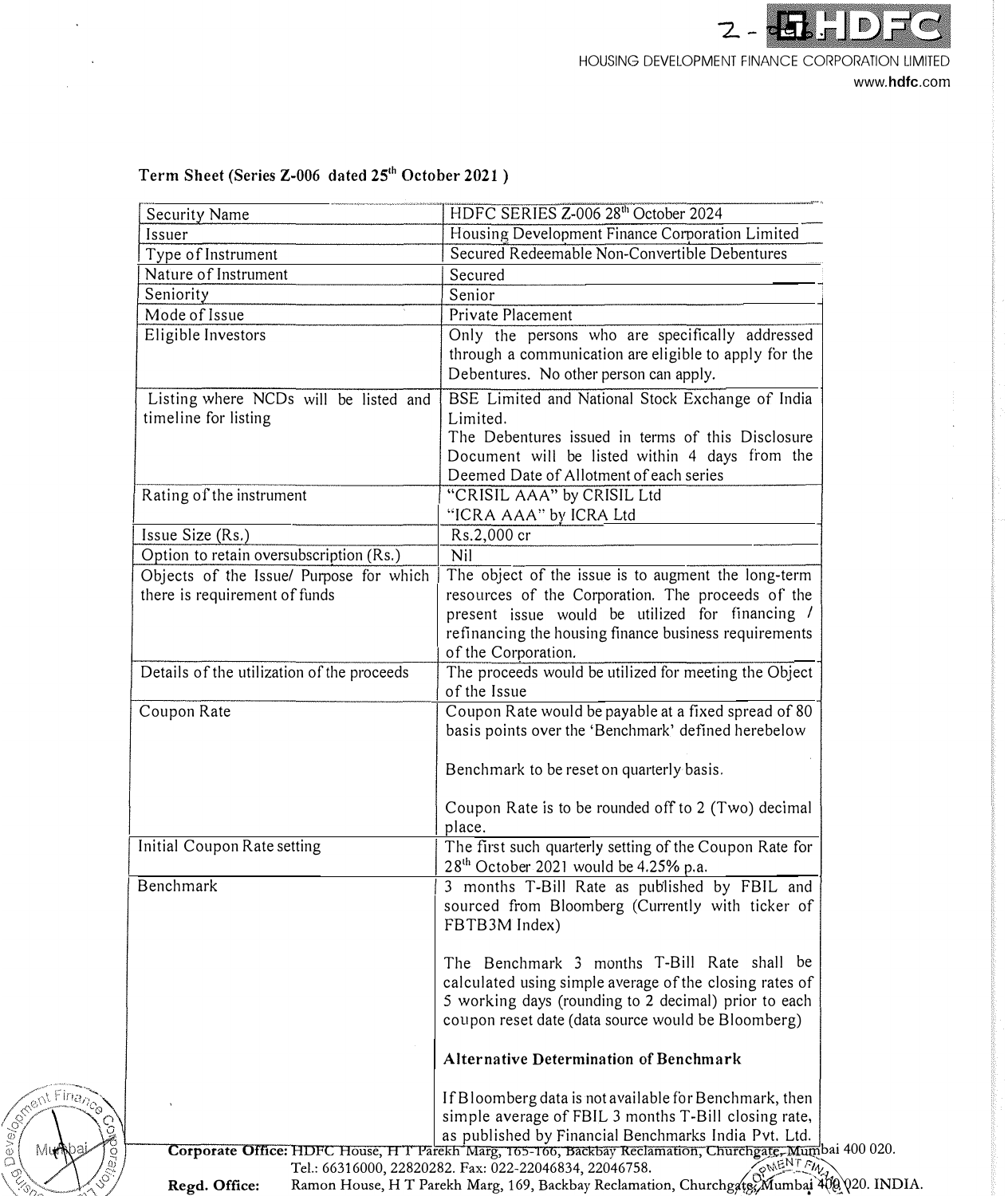

|                                               | 5 working days (rounding to 2 decimal) prior to each                             |
|-----------------------------------------------|----------------------------------------------------------------------------------|
|                                               |                                                                                  |
|                                               | calculated using simple average of the closing rates of                          |
|                                               | The Benchmark 3 months T-Bill Rate shall be                                      |
|                                               |                                                                                  |
|                                               | FBTB3M Index)                                                                    |
|                                               |                                                                                  |
|                                               | 3 months T-Bill Rate as published by FBIL and                                    |
|                                               |                                                                                  |
|                                               |                                                                                  |
|                                               | 80 basis point over the Benchmark.                                               |
|                                               |                                                                                  |
| Coupon Reset Process (including rates,        | Quarterly reset of the coupon rate at a fixed spread of                          |
|                                               |                                                                                  |
| structure)                                    | annually                                                                         |
|                                               |                                                                                  |
| Coupon Type(fixed, floating or other          | Floating Coupon Rate with quarterly reset, payable                               |
|                                               | 2024                                                                             |
|                                               |                                                                                  |
|                                               |                                                                                  |
|                                               |                                                                                  |
|                                               |                                                                                  |
|                                               |                                                                                  |
|                                               |                                                                                  |
|                                               |                                                                                  |
|                                               |                                                                                  |
|                                               |                                                                                  |
|                                               |                                                                                  |
|                                               |                                                                                  |
| spread, effective date, interest rate cap and |                                                                                  |
|                                               |                                                                                  |
|                                               |                                                                                  |
|                                               |                                                                                  |
|                                               |                                                                                  |
|                                               |                                                                                  |
| floor etc.)                                   |                                                                                  |
|                                               |                                                                                  |
|                                               |                                                                                  |
|                                               |                                                                                  |
|                                               |                                                                                  |
|                                               | sourced from Bloomberg (Currently with ticker of                                 |
|                                               |                                                                                  |
|                                               |                                                                                  |
|                                               |                                                                                  |
|                                               |                                                                                  |
|                                               |                                                                                  |
|                                               |                                                                                  |
|                                               |                                                                                  |
|                                               |                                                                                  |
|                                               |                                                                                  |
|                                               |                                                                                  |
|                                               |                                                                                  |
|                                               |                                                                                  |
|                                               |                                                                                  |
|                                               |                                                                                  |
|                                               | coupon reset date (data source would be Bloomberg)                               |
| Process of Computing Coupon Payment           | The first coupon payment will be simple average of                               |
|                                               |                                                                                  |
|                                               | previous four quarterly coupon rates setting e.g.                                |
|                                               |                                                                                  |
|                                               | Coupon rate to be paid on 28 <sup>th</sup> October, 2022 will be                 |
|                                               |                                                                                  |
|                                               | the simple average of coupon rate setting (rounded off                           |
|                                               |                                                                                  |
|                                               | to 2 (two) decimal place) as on 28 <sup>th</sup> October, 2021, 28 <sup>th</sup> |
|                                               |                                                                                  |
|                                               | January, 2022, 28 <sup>th</sup> April, 2022 and 28 <sup>th</sup> July, 2022.     |
|                                               |                                                                                  |
|                                               |                                                                                  |
|                                               | The subsequent coupon reset dates would be:                                      |
|                                               |                                                                                  |
|                                               |                                                                                  |
|                                               |                                                                                  |
|                                               | 28 <sup>th</sup> October, 2022                                                   |
|                                               |                                                                                  |
|                                               | 28 <sup>th</sup> January, 2023                                                   |
|                                               |                                                                                  |
|                                               | 28 <sup>th</sup> April, 2023                                                     |
|                                               |                                                                                  |
|                                               | 28 <sup>th</sup> July, 2023                                                      |
|                                               | 28 <sup>th</sup> October, 2023                                                   |
|                                               |                                                                                  |
|                                               | 28 <sup>th</sup> January, 2024                                                   |
|                                               |                                                                                  |
|                                               | 28 <sup>th</sup> April, 2024                                                     |
|                                               |                                                                                  |
|                                               | 28 <sup>th</sup> July, 2024                                                      |
|                                               |                                                                                  |
|                                               |                                                                                  |
|                                               |                                                                                  |
|                                               | Subsequent coupon payments are to be computed is the                             |
|                                               |                                                                                  |

 $\mathcal{L}^{\text{eff}}$ 

**Rent Finance** 

Mumbai

 $\mathbf{r}$ 

**POVEION** 

 $\ddot{\phantom{a}}$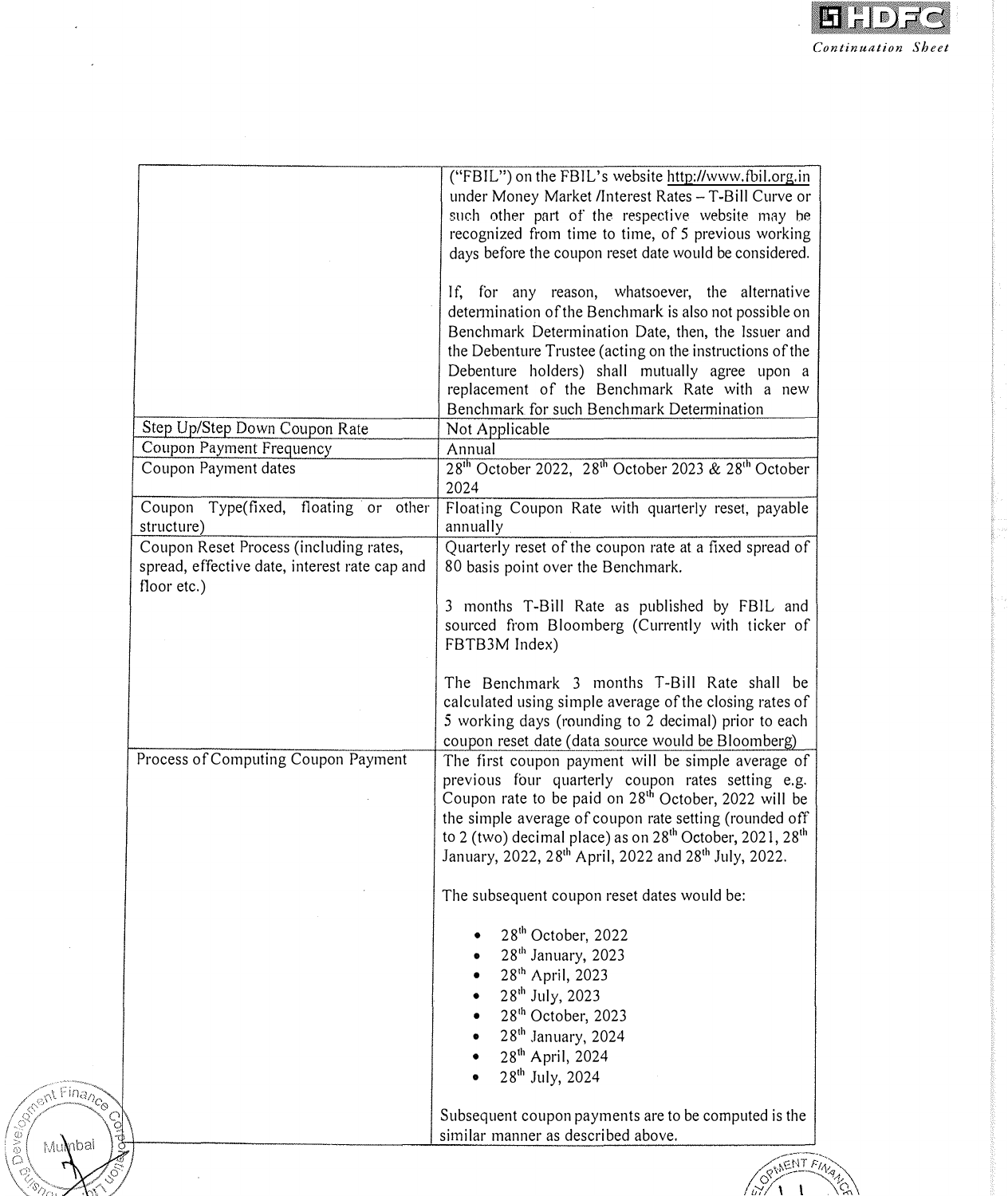| Day Count Basis                                                                              | Actual / Actual                                                                              |
|----------------------------------------------------------------------------------------------|----------------------------------------------------------------------------------------------|
| <b>Bid Opening Date</b>                                                                      | 27 <sup>th</sup> October 2021                                                                |
| <b>Bid Closing Date</b>                                                                      | 27 <sup>th</sup> October 2021                                                                |
| Mode of Bidding                                                                              | Open Book                                                                                    |
| Manner of Allotment                                                                          | Uniform Rate                                                                                 |
| Interest on Application Money                                                                | Not Applicable                                                                               |
| Default Interest Rate                                                                        | Refer Additional Covenants                                                                   |
| Tenor                                                                                        | 3 Years                                                                                      |
| Redemption Date                                                                              | 28 <sup>th</sup> October 2024                                                                |
| Redemption Amount                                                                            | Rs.10,00,000/- each                                                                          |
| Redemption Premium/Discount                                                                  | Not Applicable                                                                               |
| <b>Issue Price</b>                                                                           | Rs.10,00,000/- each                                                                          |
| Discount at which security is issued and the<br>effective yield as a result of such discount | Not Applicable                                                                               |
| Put Option Date                                                                              | Not Applicable                                                                               |
| Put Option Price                                                                             |                                                                                              |
|                                                                                              | Not Applicable                                                                               |
| Call Option Date<br>Call Option Price                                                        | Not Applicable                                                                               |
| <b>Put Notification Time</b>                                                                 | Not Applicable                                                                               |
| Call Notification Time                                                                       | Not Applicable                                                                               |
|                                                                                              | Not Applicable                                                                               |
| Face Value                                                                                   | Rs.10 lakh each                                                                              |
| Minimum Application and in multiples of<br>thereafter                                        | Ten Debentures of Rs. 10 lakh each and in multiple of<br>One Debenture thereafter            |
| Issue Timing                                                                                 | 10:30 am to 11:30 am                                                                         |
| Issue Opening Date                                                                           | $27th$ October 2021                                                                          |
| Issue Closing Date                                                                           | 27 <sup>th</sup> October 2021                                                                |
| Date of earliest closing of the issue, if any                                                | Not Applicable                                                                               |
| Pay-in Date                                                                                  | 28 <sup>th</sup> October 2021                                                                |
| Deemed Date of Allotment                                                                     | 28 <sup>th</sup> October 2021                                                                |
| Issuance Mode                                                                                | Dematerialized mode only                                                                     |
| Trading Mode                                                                                 | Dematerialized mode only                                                                     |
| Settlement Mode                                                                              | RTGS/NEFT/Fund Transfer                                                                      |
| Depositories                                                                                 | NSDL/CDSL                                                                                    |
| Disclosure of Interest/redemption dates                                                      | 28 <sup>th</sup> October 2022, 28 <sup>th</sup> October 2023 & 28 <sup>th</sup> October      |
|                                                                                              | 2024                                                                                         |
| <b>Business Day Convention</b>                                                               | Means any day (excluding Sundays and any day which                                           |
|                                                                                              | is a public holiday under Section 25 of the Negotiable                                       |
|                                                                                              | Instruments Act, 1881 at Mumbai, India) on which the                                         |
|                                                                                              | money market is functioning in Mumbai and the term                                           |
|                                                                                              | "Business Days" is to be construed accordingly.                                              |
|                                                                                              | For further details, please Refer "Effect on Holidays"                                       |
|                                                                                              | in the Shelf Disclosure Document dated 21 <sup>st</sup> May 2021                             |
| Record Date                                                                                  | The record date will be 15 days prior to each interest<br>payment / principal repayment date |
| All covenants of the issue (including side                                                   | The major covenants of the issue include:                                                    |
| letters, accelerated payment clause etc.)                                                    | Interest rate, computation of interest, payment of<br>۰                                      |
| $\oint$                                                                                      | interest;                                                                                    |
|                                                                                              | Interest on application money;<br>۰                                                          |





 $\hat{\boldsymbol{\beta}}$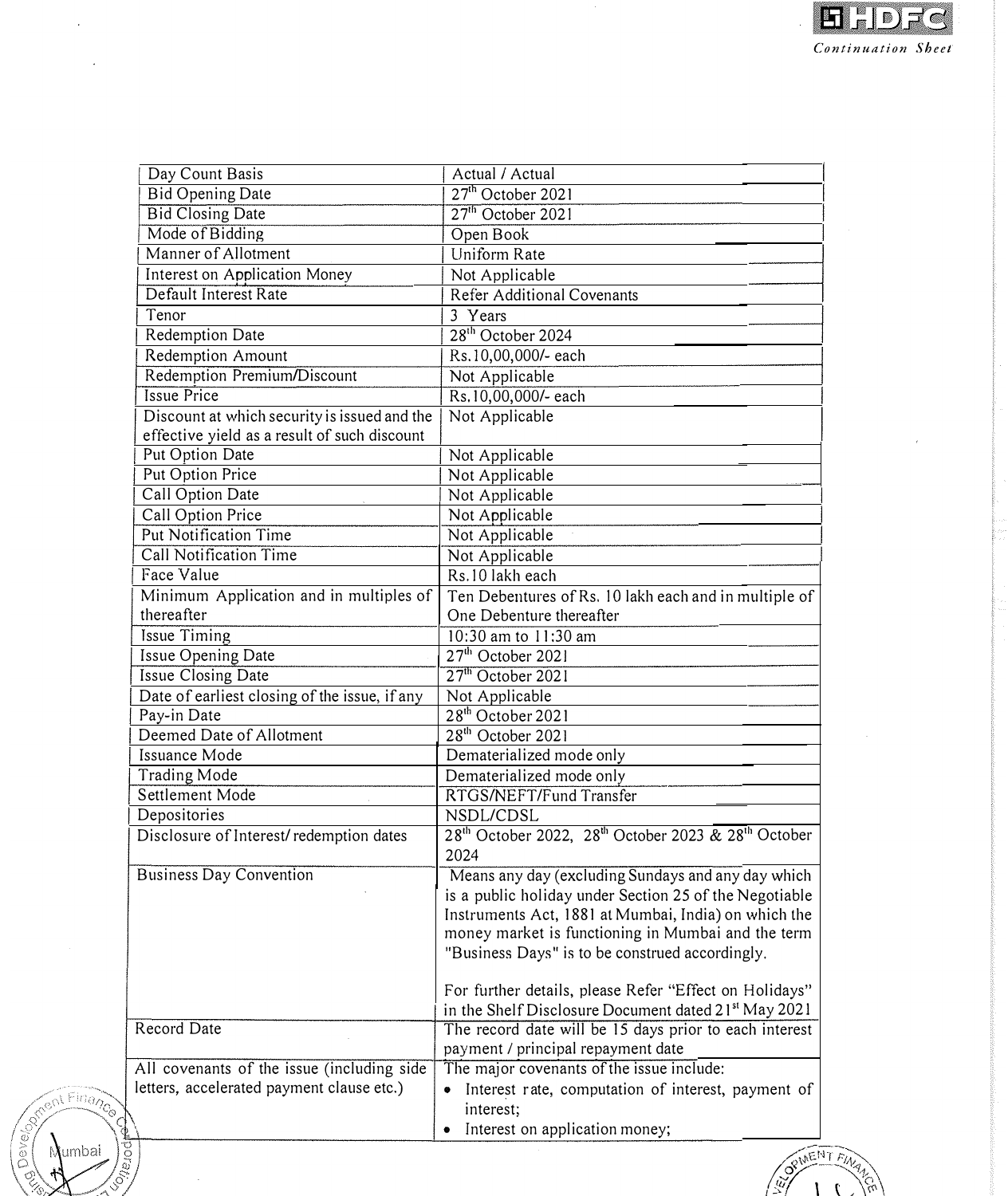

|                                                                                                                                                                                                                                                                  | • Business day, record date;<br>• Redemption, payment of redemption amount;<br>• Listing and Rating; and<br>• Mode of transfer of NCDs.                                                                                                                                                                                                                                                                                                                                                    |
|------------------------------------------------------------------------------------------------------------------------------------------------------------------------------------------------------------------------------------------------------------------|--------------------------------------------------------------------------------------------------------------------------------------------------------------------------------------------------------------------------------------------------------------------------------------------------------------------------------------------------------------------------------------------------------------------------------------------------------------------------------------------|
|                                                                                                                                                                                                                                                                  | For further details please refer the Debenture Trust<br>Deed dated May 21, 2021.                                                                                                                                                                                                                                                                                                                                                                                                           |
| Description regarding Security (where<br>applicable) including type of security<br>(movable/immovable/tangible etc.), type of<br>charge (pledge/ hypothecation/ mortgage<br>etc.), date of creation of security/ likely<br>date of creation of security, minimum | No side letters are executed pursuant to the said Issue.<br>Secured by way of Negative Lien on the Assets(as<br>defined under DTD), to the extent of Asset Cover(as<br>defined under DTD), except to the extent of the charge<br>created in favour of its depositors of the Company<br>pursuant to the regulatory requirement under Section<br>29B of the NHB Act.                                                                                                                         |
| security cover, revaluation, replacement of<br>security, interest to the debenture holder<br>over and above the coupon rate as specified<br>in the Trust Deed and disclosed in the Offer<br>Document/ Information Memorandum)                                    | However, the Company shall, from time to time, be<br>entitled to create any charge, mortgage, pledge,<br>security interest, encumber or create lien on its Assets<br>(as defined under DTD), subject to maintenance of<br>Asset Cover (as defined under DTD), except to the<br>extent of charge created in favour of its depositors<br>pursuant to the regulatory requirement under Section<br>29B of the NHB Act or as may be required under any<br>law, regulation, guidelines or rules. |
|                                                                                                                                                                                                                                                                  | Date of creation of security: May 21, 2021.                                                                                                                                                                                                                                                                                                                                                                                                                                                |
|                                                                                                                                                                                                                                                                  | Asset cover available as on June 30 <sup>th</sup> 2021, for NCDs<br>issued by the Corporation: 2.87                                                                                                                                                                                                                                                                                                                                                                                        |
|                                                                                                                                                                                                                                                                  | Date of registration of charge on the security: June 1,<br>2021                                                                                                                                                                                                                                                                                                                                                                                                                            |
|                                                                                                                                                                                                                                                                  | The Debenture holder will not be paid any interest over<br>and above the coupon rate as specified above.                                                                                                                                                                                                                                                                                                                                                                                   |
| Transaction Documents                                                                                                                                                                                                                                            | Term Sheet<br>Rating Letter<br>Rating Rationale<br><b>Trustee Consent</b>                                                                                                                                                                                                                                                                                                                                                                                                                  |
| Manner of Settlement                                                                                                                                                                                                                                             | Clearing Corporation Mechanism                                                                                                                                                                                                                                                                                                                                                                                                                                                             |
| Other Terms (if any)<br>Ceporali                                                                                                                                                                                                                                 | With reference to the Notification bearing No.<br>RBI/2011-12/423 A.P. (DIR Series) Circular No. 89<br>dated March 1, 2012 issued by Reserve Bank of India,<br>Foreign Exchange Department, Central Office,<br>Mumbai - 400 001 in respect of Foreign Institutional<br>Investor (FII) investment in 'to be listed' debt<br>securities, HDFC confirms that the debentures would<br>be listed within 15 days from the deemed date of                                                         |



Competition of

 $\hat{\mathcal{A}}$ 

 $\sim 10$ 

 $\ddot{\phantom{1}}$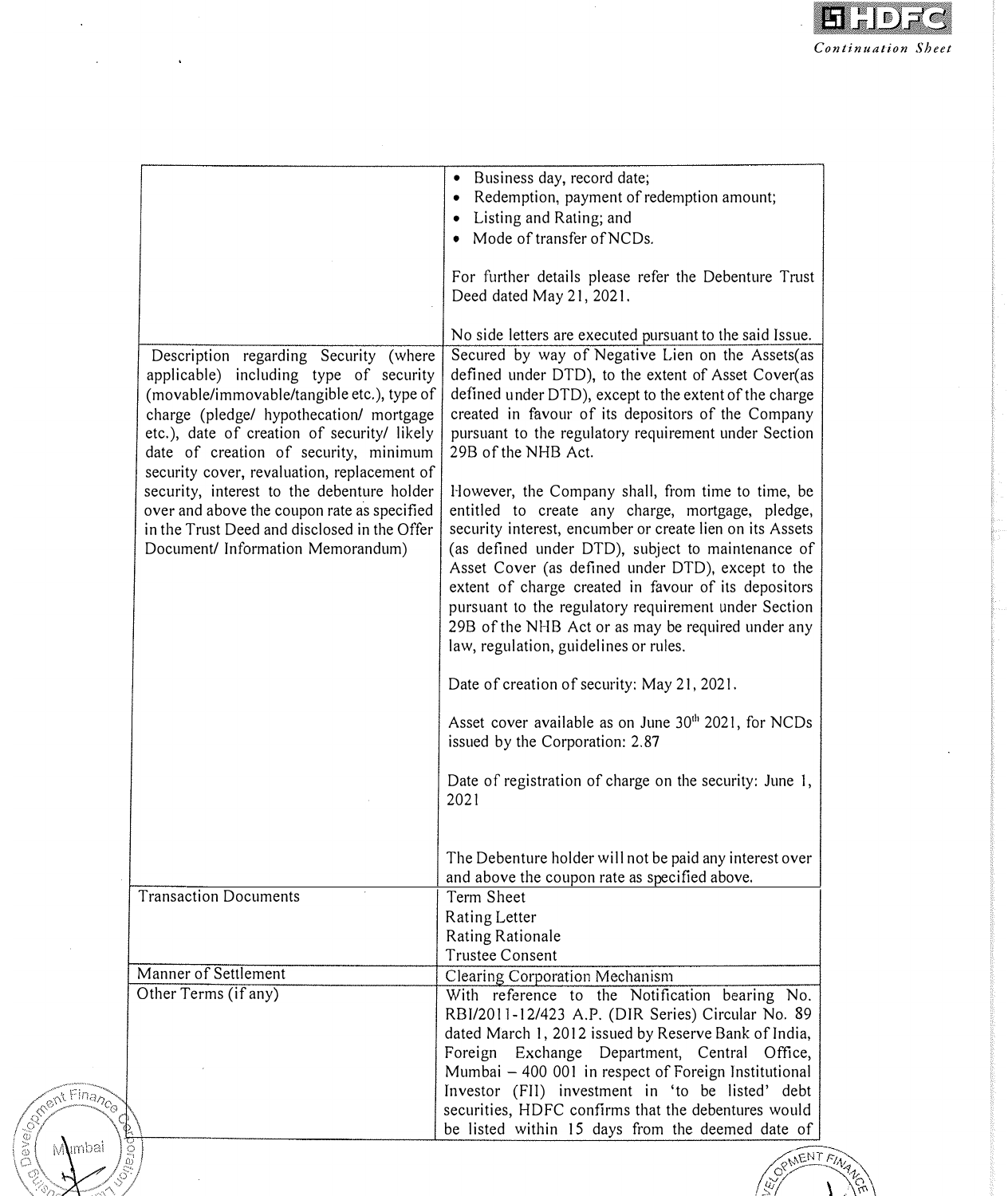

|                 |                                              | allotment. In case the debentures issued to the SEBI                                                                                                                        |
|-----------------|----------------------------------------------|-----------------------------------------------------------------------------------------------------------------------------------------------------------------------------|
|                 |                                              | registered FIIs / sub-accounts of FIIs are not listed                                                                                                                       |
|                 |                                              | within 15 days from the deemed date of allotment, for                                                                                                                       |
|                 |                                              | any reason, then HDFC would immediately redeem /                                                                                                                            |
|                 |                                              | buyback the debentures from the FIIs/sub-account of<br>the FIIs.                                                                                                            |
|                 | Conditions Precedent to Disbursement         | None                                                                                                                                                                        |
|                 | Default of Payment                           | In case of default in payment of Interest and/or                                                                                                                            |
|                 |                                              | principal redemption on the due dates, an additional<br>interest of at least $@$ 2% p.a. over the coupon rate will<br>be paid for the defaulting period by the Corporation. |
|                 | Delay in Listing                             | In case of Delay in Listing of Debentures beyond the                                                                                                                        |
|                 |                                              | time lines as specified in the Circular No:                                                                                                                                 |
|                 |                                              | SEBI/HO/DDHS/CIR/P/2020/198 dated October 5,                                                                                                                                |
|                 |                                              | 2020, issued by SEBI, the Corporation will pay a penal                                                                                                                      |
|                 |                                              | interest of 1 % p.a. over the coupon Rate for the period                                                                                                                    |
|                 |                                              | of Delay, to the investor (i.e. from the date of allotment                                                                                                                  |
|                 |                                              | to the date of Listing).                                                                                                                                                    |
|                 |                                              |                                                                                                                                                                             |
|                 | Delay in allotment of securities             | As may be prescribed by SEBI                                                                                                                                                |
|                 | Conditions Subsequent to Disbursement        | None.                                                                                                                                                                       |
|                 | Events of Default (including manner of       | Following are certain events/circumstances which can                                                                                                                        |
|                 | voting/conditions for joining inter creditor | be an Event of Default:                                                                                                                                                     |
|                 | agreement)                                   |                                                                                                                                                                             |
|                 |                                              | Default in redemption of debentures and payment<br>$\bullet$                                                                                                                |
|                 |                                              | of interest;                                                                                                                                                                |
|                 |                                              | Default in performance of covenants<br>$\bullet$<br>and                                                                                                                     |
|                 |                                              | conditions;                                                                                                                                                                 |
|                 |                                              | Supply of misleading information in<br>the<br>$\bullet$                                                                                                                     |
|                 |                                              | application by the Company to the Debenture                                                                                                                                 |
|                 |                                              | Holder(s) for financial assistance by way of                                                                                                                                |
|                 |                                              | subscription to the Debentures; and                                                                                                                                         |
|                 |                                              |                                                                                                                                                                             |
|                 |                                              | Proceedings against<br>the<br>company<br>under<br>٠                                                                                                                         |
|                 |                                              | bankruptcy or insolvency law.                                                                                                                                               |
|                 |                                              | If the security is in jeopardy.<br>٠                                                                                                                                        |
|                 |                                              |                                                                                                                                                                             |
|                 |                                              | For further details on Events of Default, please refer<br>the Debenture Trust Deed dated May 21, 2021.                                                                      |
|                 | Creation of Recovery Expense Fund            | specified<br><b>SEBI</b><br>in<br>circular<br>As                                                                                                                            |
|                 |                                              | SEBI/HO/MIRSD/CRADT/CIR/P/2020/207<br>dated                                                                                                                                 |
|                 |                                              | October 22, 2020, an amount of Rs. 25 lakh has been                                                                                                                         |
|                 |                                              | deposited with NSE being the designated stock                                                                                                                               |
|                 |                                              | exchange for creation of recovery expense fund and                                                                                                                          |
|                 |                                              | will be utilized in such manner and for such purposes                                                                                                                       |
|                 |                                              | as prescribed by the Securities Exchange Board of                                                                                                                           |
|                 |                                              | India. The said amount was paid on January 5, 2021                                                                                                                          |
|                 |                                              |                                                                                                                                                                             |
| AIR AIR FINANCO |                                              |                                                                                                                                                                             |
|                 |                                              |                                                                                                                                                                             |
|                 |                                              | <b>SEBI</b> Fees                                                                                                                                                            |
|                 |                                              | OPTHENITIFIN                                                                                                                                                                |
|                 |                                              |                                                                                                                                                                             |
|                 |                                              |                                                                                                                                                                             |
|                 |                                              |                                                                                                                                                                             |

 $\hat{\mathcal{A}}$ 

 $\mathcal{A}$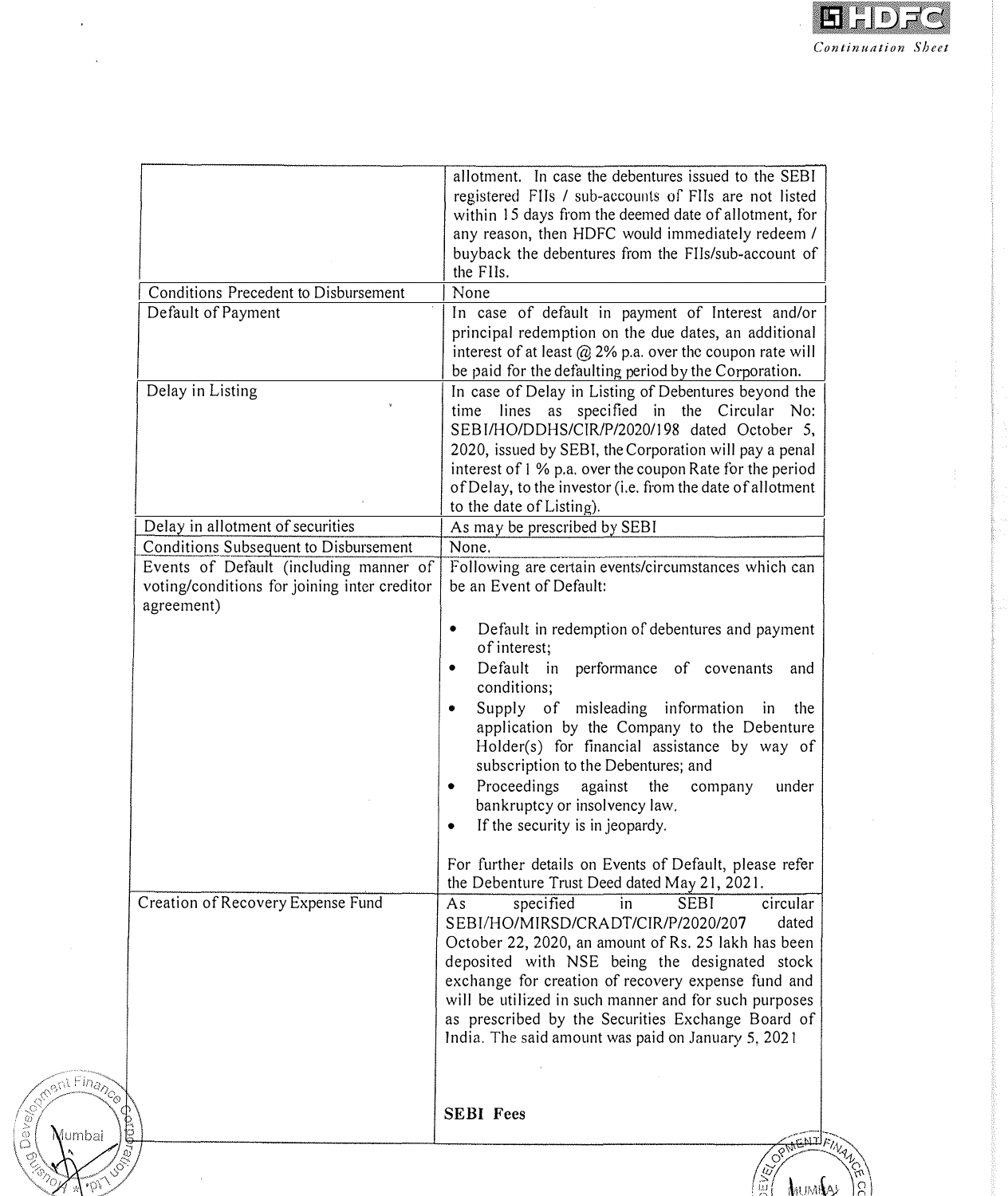

|              |                                                                                                                  | Please note that the National Stock Exchange of India<br>Limited is also the designated stock exchange for the<br>purpose of payment of fees to SEBI. The said fees was<br>paid by the Corporation on May 25, 2021.                                                                                                                                                                                                                                                                                                                                                                                                                                                                                                                                                                                                                                                                                                                                                           |
|--------------|------------------------------------------------------------------------------------------------------------------|-------------------------------------------------------------------------------------------------------------------------------------------------------------------------------------------------------------------------------------------------------------------------------------------------------------------------------------------------------------------------------------------------------------------------------------------------------------------------------------------------------------------------------------------------------------------------------------------------------------------------------------------------------------------------------------------------------------------------------------------------------------------------------------------------------------------------------------------------------------------------------------------------------------------------------------------------------------------------------|
|              | Conditions for breach of covenants                                                                               | As more particularly set out in the Debenture Trust<br>Deed dated May 21, 2021.                                                                                                                                                                                                                                                                                                                                                                                                                                                                                                                                                                                                                                                                                                                                                                                                                                                                                               |
|              | Provisions related to Cross Default Clause<br>Role and Responsibilities of Debenture<br>Trustee and fees charged | Not Applicable<br>Following are certain roles and responsibilities of the<br>Debenture Trustee:                                                                                                                                                                                                                                                                                                                                                                                                                                                                                                                                                                                                                                                                                                                                                                                                                                                                               |
|              |                                                                                                                  | • Perform such acts as are necessary for the<br>protection of the interest of the Debenture Holders<br>and resolve the grievances of the Debenture<br>Holders.<br>• Follow up for redemption of Debentures in<br>accordance with the Terms and Conditions of<br>Debentures.<br>• Call for quarterly reports certifying that the<br>Security are sufficient to discharge the Interest and<br>principal amount at all times and that such Security<br>are free from any other encumbrances except as set<br>out under this Deed.<br>• In case the Company commits any breach of the<br>terms of the Deed, the Debenture Trustee in<br>consultation with the Debenture Holders shall take<br>such reasonable steps as maybe necessary to<br>remedy such breach.<br>For further details on roles and responsibilities of<br>Debenture Trustee and fees charged, please refer the<br>Debenture Trust Deed dated May 21, 2021 and<br>Debenture Trustee Agreement dated May 21, 2021 |
|              | Risk Factors pertaining to the issue                                                                             | <b>Internal Risks</b><br>• Credit Risk: The business of lending carries the risk<br>of default by borrowers;<br>• Market Risk:<br>This risk arises as a result of interest<br>rate volatility;<br>• Asset Liability Management: The risks that arise<br>out of mismatch of assets and liabilities; and<br>· Operational Risk:<br>The risks that arise out of<br>systemic issues within an organization                                                                                                                                                                                                                                                                                                                                                                                                                                                                                                                                                                        |
| ment Finance |                                                                                                                  | <b>External Risks</b><br>• Regulatory Changes;<br>• Risk of Competition; and<br>• General Risks<br>For detailed risk factors, please refer to the Risk                                                                                                                                                                                                                                                                                                                                                                                                                                                                                                                                                                                                                                                                                                                                                                                                                        |
| Numbai       |                                                                                                                  | Factors section in the Shelf Disclosure Document<br>OPMENT FINA                                                                                                                                                                                                                                                                                                                                                                                                                                                                                                                                                                                                                                                                                                                                                                                                                                                                                                               |

 $\ddot{\phantom{0}}$ 

nev